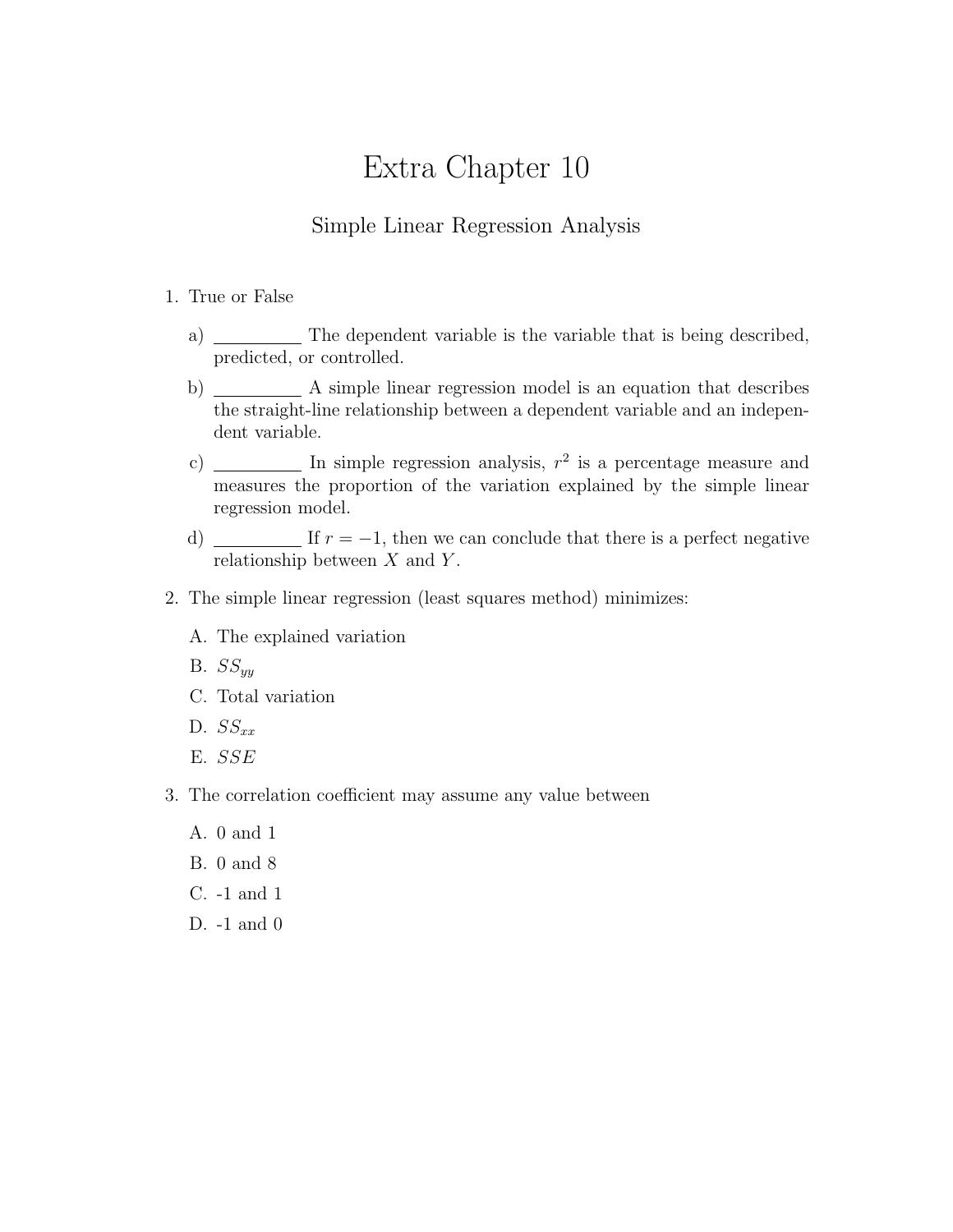4. The data regarding the production of wheat in tons  $(X)$  and the price of the kilo of flour in pesetas  $(Y)$  in the decade of the 80's in Spain were:

| Wheat production                                       | 25   25   26   28   31   33 |  |  |  |
|--------------------------------------------------------|-----------------------------|--|--|--|
| Flour price $(per kilo)$   40   42   40   30   25   27 |                             |  |  |  |

Some pre-computed values are:

$$
\bar{x} = 28, \quad \bar{y} = 34,
$$
  
\n
$$
SS_{xy} = \sum_{i=1}^{6} (x_i - \bar{x})(y_i - \bar{y}) = -116
$$
  
\n
$$
SS_{xx} = \sum_{i=1}^{6} (x_i - \bar{x})^2 = 56
$$
  
\n
$$
SS_{yy} = \sum_{i=1}^{6} (y_i - \bar{y})^2 = 282.
$$

a) Fit the regression line using the method of least squares.

b) Use the least squares regression equation to estimate the flour price per kilo when the production of wheat is 40 tons.